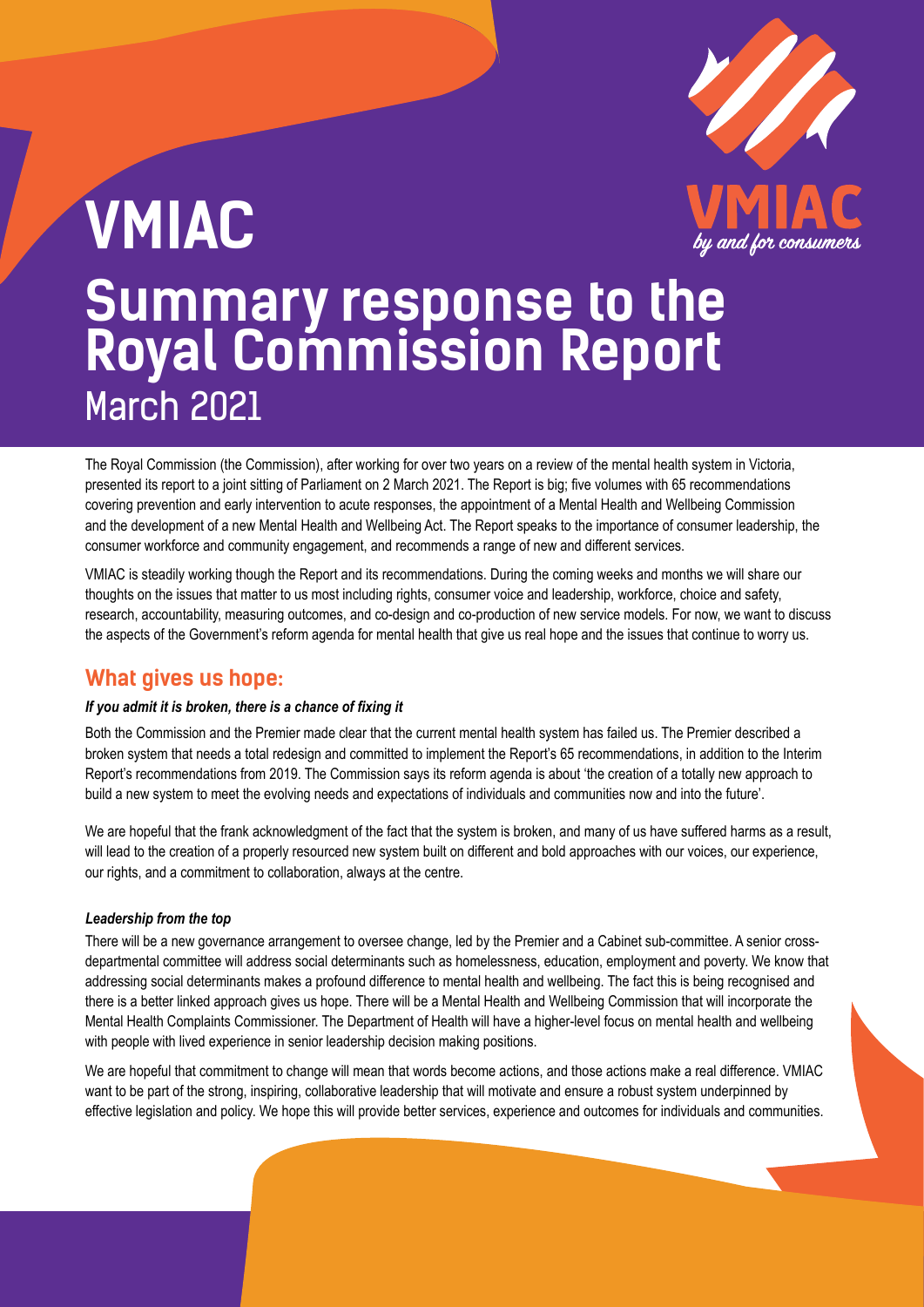#### *The critical importance of our voice, our leadership*

The Commission strongly supports people with lived experience of mental distress having a voice at all levels of decision-making: in their own treatment; as consumer workers; on local committees and boards; in the clinical system; and at the executive level. This gives us hope. We know that ensuring the constant presence of a strong consumer voice will bring about the changes we want and need. Additionally, the recommendation for training and support for consumers in leadership positions is heartening.

#### *First Nations people*

We acknowledge the fundamental importance of First Nations people being heard, in terms of what they can teach us, and what works best for them. The Commission's position is that the new system must respond to the diverse needs of Aboriginal people and be able to adapt its approach to ensure that all people get the right service, at the right time, in their local area and that the new Mental Health and Wellbeing Promotion Adviser will work in close partnership with Aboriginal organisations to ensure positive outcomes.

#### *Diversity and inclusion*

We are pleased to note the Commission's comprehensive suggestions about LGBTIAQ+, cultural and linguistically diverse communities and people with other disabilities. We will discuss and detail the range of recommendations in a separate paper.

#### *Connections and community, early access to supportive services and peer-led service*

The Commission recommended redevelopment of services, with an emphasis on the importance of connection and placement in the community and the removal of barriers and dislocation of services due to fixed catchment areas. This is a positive direction towards being connected and remaining close to the people that support us. The Commission also recommended early intervention services and responses that actively divert consumers away from the acute, clinical mental health system.

#### *Increased peer workforce*

This has been recommended in all services, along with peer-led acute services and a peer-led agency, to build the capacity of this workforce. This is a positive and necessary step forward.

#### *Consumers and carers matter and we have different voices and places in the system*

The Commission acknowledged that consumers and carers/families must be recognised as two distinct groups with different perspectives and experiences and that processes need to be designed to account for this in planning and service delivery. This level of respect for our different experiences, rights and needs, alongside the acknowledgment that we have an important stake in change, is another hopeful and positive sign for thinking about a system and services differently.

#### *Building knowledge and focusing on what works*

VMIAC welcomes the Commission's recommendations on major investments in research and evaluation. The emphasis on consumer research gives us hope that knowledge, based on our experience of what works for us, will inform practice and resourcing. The Mental Health and Wellbeing Commission, with leadership from consumers, will assist DHV to achieve clear reform directions and stronger approaches to clearer accountability through the Mental Health and Wellbeing Outcomes Framework. We also welcome, and see a key role for consumers in the evaluation of all funded mental health services and projects.

#### *Support for VMIAC*

Finally, VMIAC is pleased that the Department of Health will continue to fund our organisation to undertake a range of activities including advocacy and supporting consumer participation and engagement. Given the scope of work that lies ahead for us all, it will be important that VMIAC is funded at a level that supports and empowers our work and allows us to make a real difference, particularly in the early, groundwork years of the reform.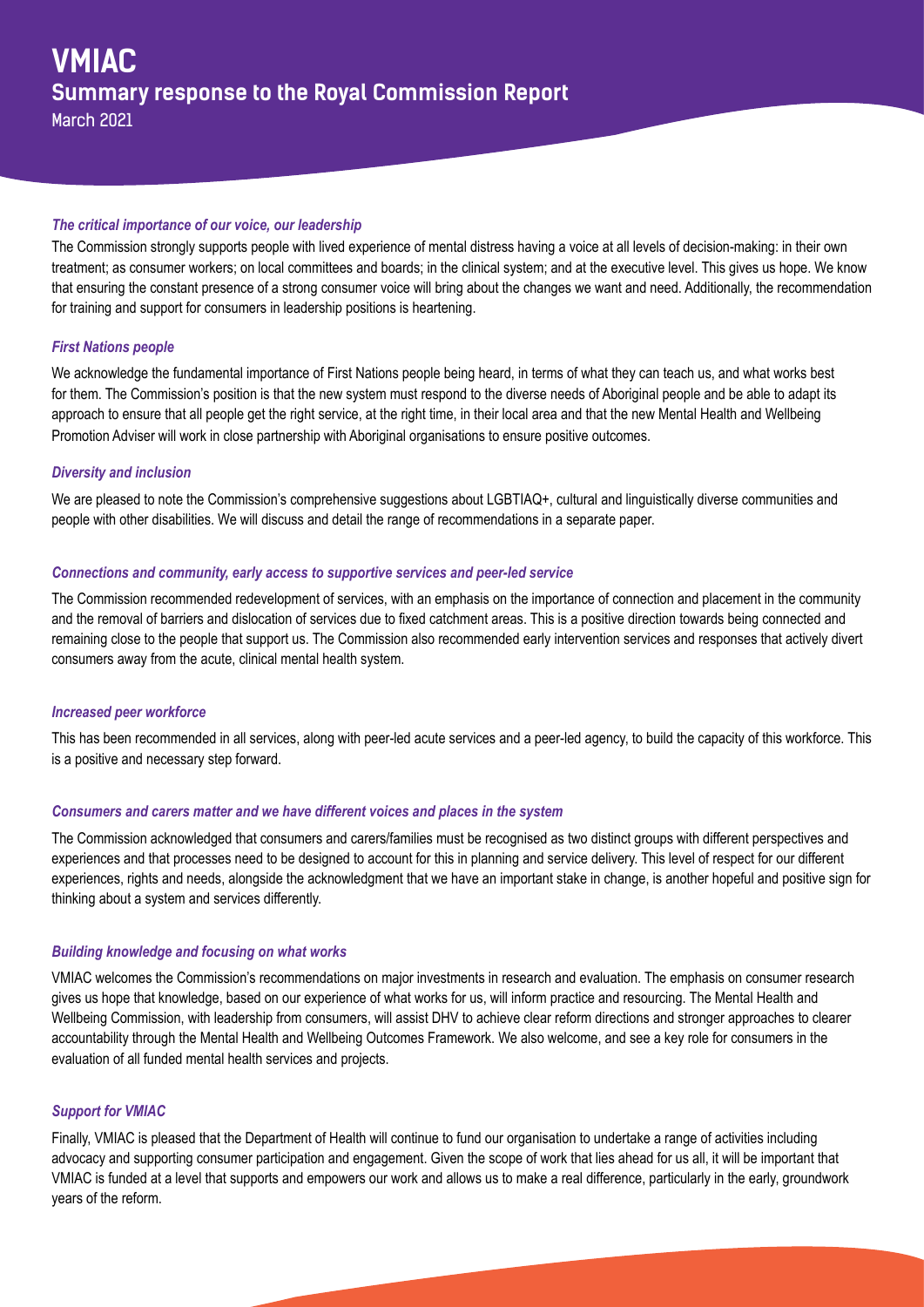

#### *Our role and intention*

As the peak body in Victoria for people with lived experience, our role is to engage, listen, support participation and advocate from the consumer point of view. It is important that VMIAC continue to put forward the wisdom of our members and maintain our advocacy effort on critical issues. We will collaborate proactively with partners in change, keep listening to people with a lived experience and act to support and empower their participation in, and leadership of, change. While the work of the Commission raised and responded to many elements which have been a longterm focus of VMIAC's advocacy, we remain concerned about some very central issues set out below.

#### *Human rights concerns*

VMIAC remains profoundly concerned about the protection and promotion of human rights of consumers in the acute system. We are worried that the Commission failed to truly address the issues of power and control that have historically compromised a rights-based approach and caused services to listen to others above the voice of people with a lived experience. There are more conversations needed around the levers and prerequisites for changing culture.

The Commission recommended the reduction and elimination of compulsory treatment and elimination of all uses of force and seclusion within the next ten years. While we applaud the direction, ten years is too long. It is not a high enough bar. The timeframe for the elimination of all use of force and seclusion must be braver and more determined. VMIAC does not support the use of compulsory treatment and stresses the urgency to create new and different service models and environments to provide safe alternatives.

#### *Safety is a rights-related concern and must be addressed with a gendered lens*

The Commission recommended that gender-based separation is made possible in all acute inpatient facilities where possible by the end of 2026. None of us can accept 'where possible'; we must make it possible. We insist that women (including trans women) are guaranteed safety in the acute system with women only wards and rooms, placing obligations on services and providing funding and supports to create dedicated single gender units by mid 2022.

#### *The new Mental Health and Wellbeing Act (the new Act)*

VMIAC has long held concerns about the current Act and supports its redevelopment and provisions for review. However, the Report and recommendations leave us with serious questions about the new Act particularly around weakness in accountability. It appears that:

- governance and decision-making structures and processes could mean breaches of the new Act continue to go unchecked
- the legal status of Advanced Statements may not adequately be covered in the new Act
- provisions for monitoring the use of pharmacology and holding prescribers to account remain inadequate
- there may be no sanctions or penalties for breaches of the new Act, nor will appropriate bodies be mandated with wider powers to hold services and practitioners accountable for breaches and to take action where failures in practice are identified.

Our questions are: How will a rights and accountability approach be built into the new Act? How is the new Act currently being framed and with what level of consumer involvement?

#### *The consumer workforce*

The Commission's emphasis on the consumer workforce gives us hope. However, we have concerns and questions about how it will be developed and supported, and the risk of tokenism in the employment of consumer positions. A redesigned system should be underpinned by an aspirational consumer workforce quota with a robust process and supports for moving towards meeting that quota over time.

Consumer positions must be fully integrated into services and clinical teams in adequate numbers with their skills, role and expertise recognised as a discipline in its own right. Work environments and culture must consciously and systematically be developed to address emotional and psychological safety and role related equity. Consumer workforce representatives need to be actively involved in leading the co-design and co-development of new service models and in reshaping workplaces. Our question is: How will all of this be planned for and achieved as a matter of priority?